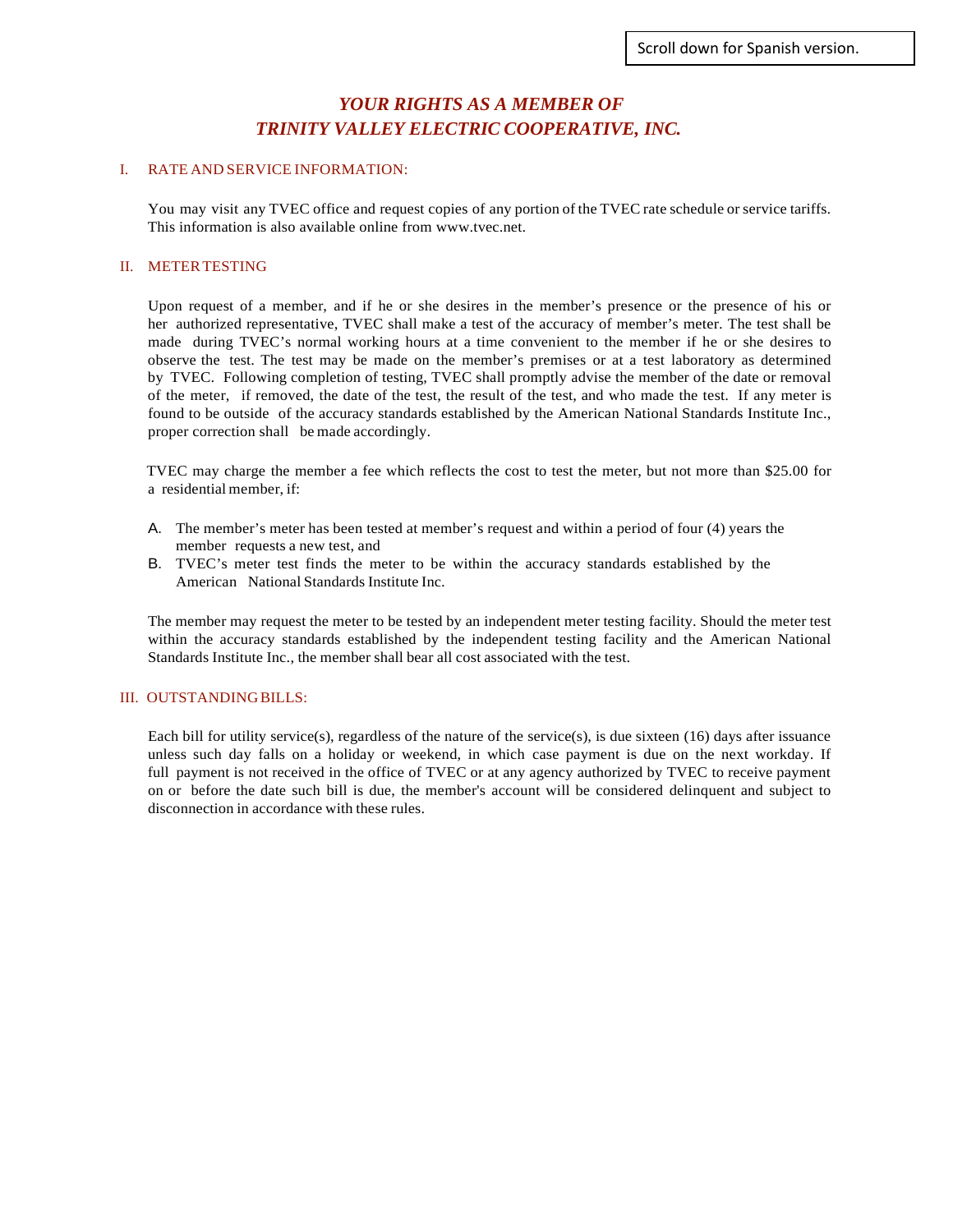### IV. TERMINATION OF SERVICE:

TVEC may discontinue service to a member under any of the following circumstances:

- A. Nonpayment of a Bill
- B. Breach
- C. Interference with Service
- D. Failure to Make Application for Service
- E. Refusal of Access
- F. Default on Guaranty Agreement
- G. Failure to pay on Backbilling
- H. HazardousCondition
- I. MeterTampering
- J. Failure to Comply with Deposit Arrangements
- K. Service Connected Without Authority

### Notice of Disconnection:

A. Proper Notice Prior to Disconnection for Nonpayment.

If a member fails or refuses to pay TVEC in accordance with the provisions of the agreement for electric service, service rules, applicable rate schedule, deferred payment agreement, or guaranty agreement, then proper notice shall be given prior to disconnection. Proper notice shall consist of a separate mailing or hand delivery at least ten (10) days prior to a stated date of disconnection, with the words "disconnection notice" or similar language prominently displayed on the notice. The information included in the notice shall be provided in English to adequately inform the member. If mailed, the disconnect day may not fall on a holiday or weekend, but shall fall on the next working day after the tenth (10) day. Payment at a utilities authorized payment agency is considered payment to the utility. TVEC shall not issue late notices or disconnect notices to the member earlier than the first day the bill becomes delinquent so that a reasonable length of time is allowed to ascertain receipt of payment by mail or at the utilities authorized payment agency.

B. Disconnection Without Notice.

Electric service may be disconnected without any notice to member if: 1) a hazardous condition exists, 2) for meter tampering or bypassing or 3) service connected without authority.

C. Disconnection after Reasonable Notice.

Electric service may be disconnected for violation of service rules pertaining to the use of service in a manner which interferes with the service of others or the operation of nonstandard equipment, if a reasonable attempt has been made to notify the member and the member is provided with a reasonable opportunity to remedy the situation.

Electric service may be disconnected for failure to make application for service, refusal of access, failure to pay a bill to correct previous underbilling or default on a guarantee agreement; if reasonable notice is given.

Reasonable notice shall consist of a separate mailing or hand delivery at least ten (10) days prior to a stated date of disconnection with the words "disconnection notice" or similar language prominently displayed on the notice.

D. Postponement of Disconnection - Medical.

TVEC will not discontinue service to a delinquent residential member permanently residing in an individually metered dwelling unit when that member establishes that discontinuance of service will result in some person residing at that residence becoming seriously ill or more seriously ill if service is discontinued. Each time a member seeks to avoid termination of service under this rule, the member must have the attending physician call or contact TVEC within sixteen (16) days of issuance of the bill. A written statement must be received by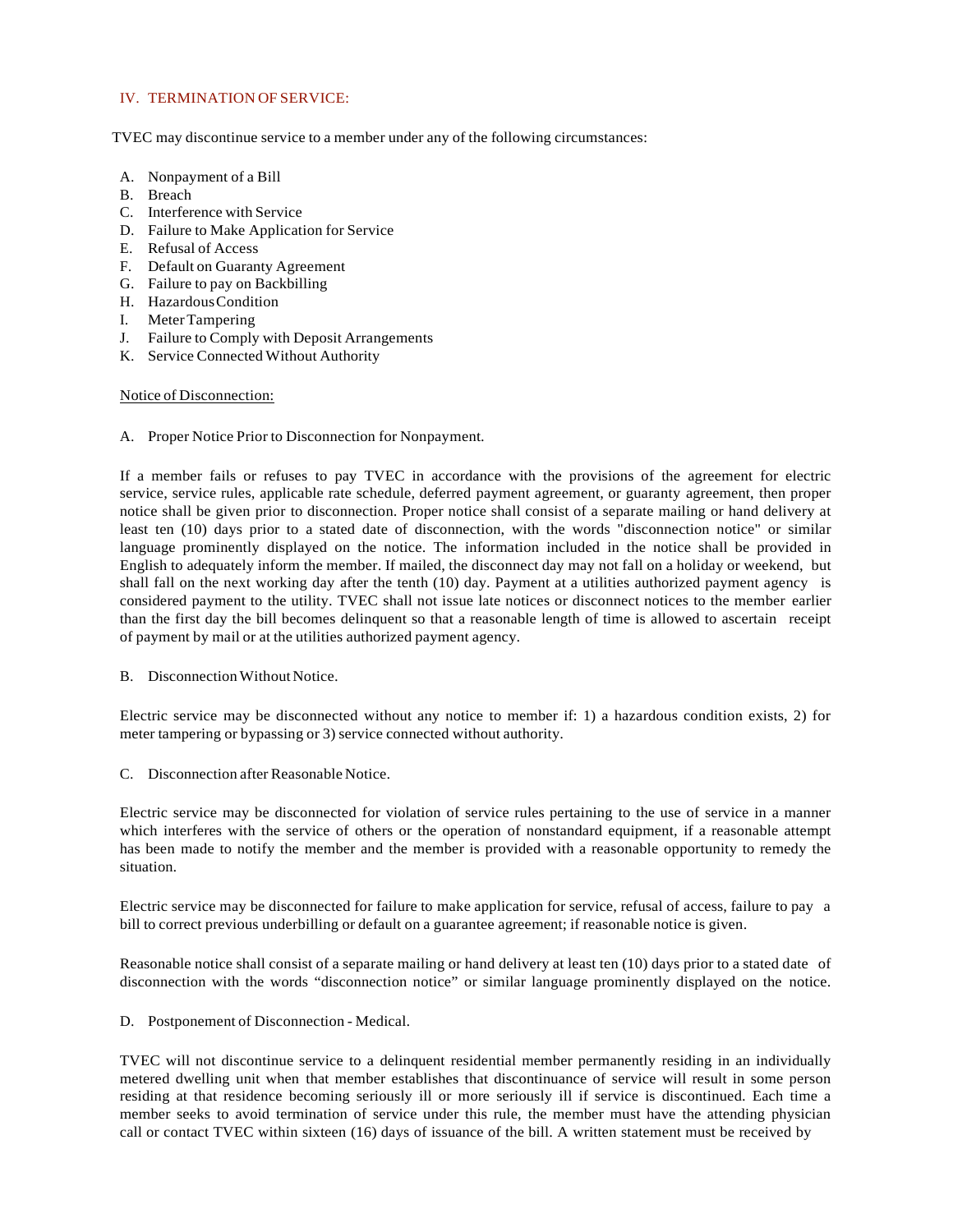TVEC from the physician or health care provider within twenty-six (26) days of the issuance of TVEC's bill. The prohibition against discontinuance of service provided by this rule shall last sixty-three (63) days from the issuance of TVEC's bill or such lesser period as may be agreed upon by TVEC and the member. The member who makes such request shall enter into a deferred payment plan.

### V. SERVICE AND BILLING DISPUTES:

Disputed Bills: In the event of a dispute between a member and TVEC regarding any bill for electric utility service, TVEC shall make such investigation as may be appropriate under the particular circumstances, and report the results thereof to the member. In the event disputes are not resolved, TVEC informs members of the complaint procedures of TVEC.

Members shall not be required to pay the disputed portion of the bill which exceeds member's average monthly usage at current rates pending the resolution of the dispute, but in no event more than sixty (60) days. For purposes of this rule only, the member's average monthly usage at current rates shall be the average of the member's gross utility service for the preceding twelve (12) month period. When no previous usage history exists, consumption for calculating the average monthly usage shall be estimated on the basis of usage levels of similar members and under similar conditions.

#### VI. SERVICE RECONNECTION:

If your service is interrupted for any of the reasons listed under Section IV of Your Rights as a Member, you may re-establish service when all outstanding and delinquent bills are paid and when a deposit or other evidence of payment guarantee is provided to TVEC.

### VII. ALTERNATEPAYMENTPLANS:

#### A. Deferred Payment Plan.

TVEC may in its discretion enter into a deferred payment plan for any amount owed to TVEC or any portion thereof TVEC shall offer upon request a deferred payment plan to any residential member who has expressed an inability to pay all of his or her bill, if that member has not been issued more than two termination notices at any time during the preceding twelve (12) months.

TVEC is not required to enter into a deferred payment agreement with any member who is lacking sufficient credit or a satisfactory history of payment for previous service when that member has had service from TVEC for no more than three months. In cases of meter tampering, bypass, or diversion, TVEC may, but is not required to, offer a member a deferred payment plan. A deferred payment plan may include a five percent (5%) penalty for late payment but shall not include a finance charge. If a member has not fulfilled terms of a deferred payment agreement, TVEC shall have the right to disconnect service pursuant to the disconnection rules herein and under such circumstances, it shall not be required to offer subsequent negotiation of a deferred payment agreement prior to disconnection.

Every deferred payment plan entered into due to the member's inability to pay the outstanding bill in full shall provide that service will not be discontinued if the member pays current bills and a reasonable amount of the outstanding bill and agrees to pay the balance in reasonable installments until the bill is paid. A payment of not more than one-third of the total deferred amount may be required as a reasonable amount under this paragraph.

A deferred payment plan may be made by visiting TVEC's business office or contacting TVEC by telephone. If the member visits TVEC's business office, TVEC may ask the member to sign the deferred payment plan. TVEC must provide the member with a copy of the signed plan. If the agreement is made over the telephone, TVEC shall send a copy of the plan to the member.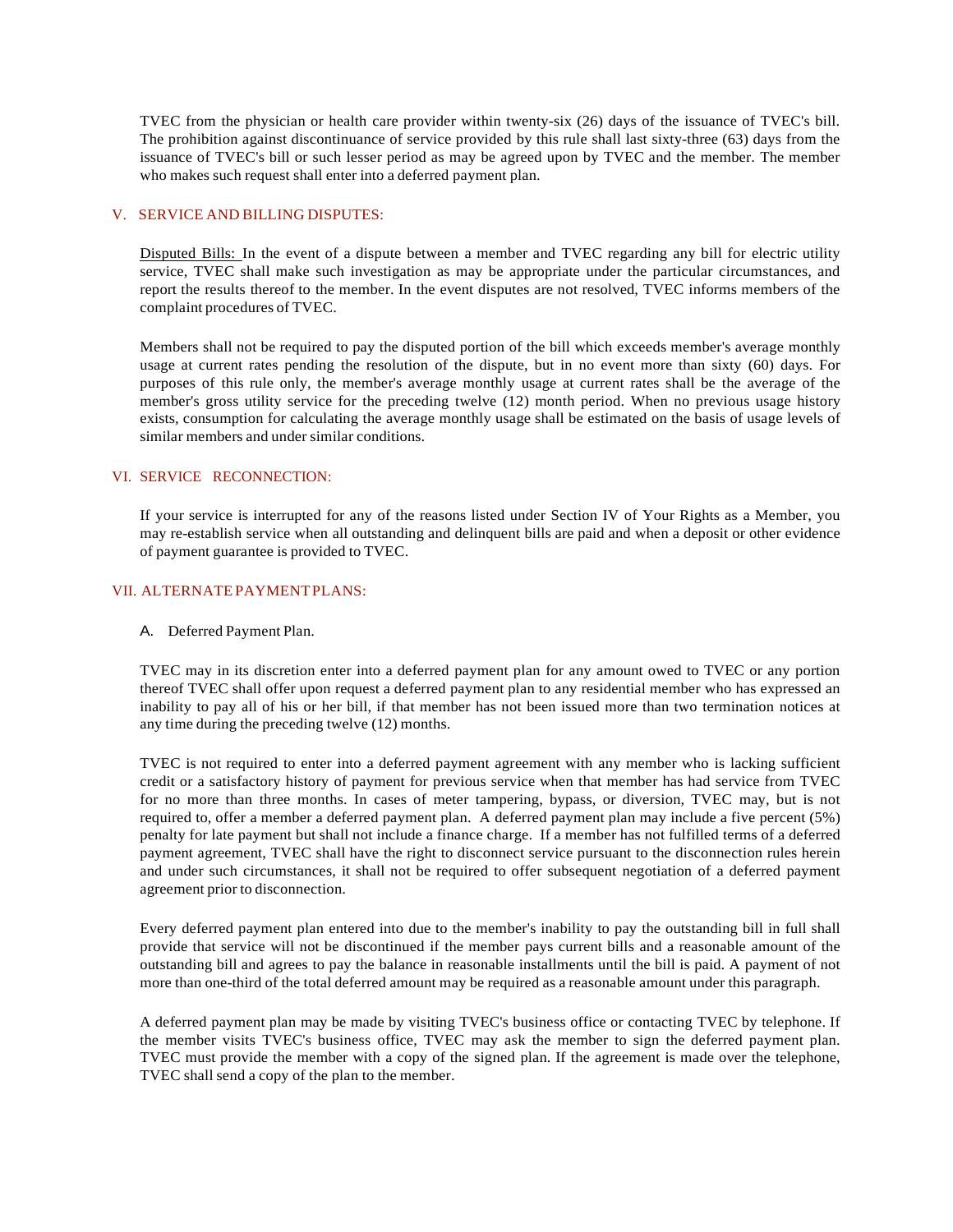### B. Cancellation of Agreement

If member terminates service without proper notice or prior to the end of the contract term or TVEC terminates service due to a default or breach by member, in addition to the amount then due TVEC, there immediately becomes due and payable to TVEC as liquidated damages and not as a penalty a further sum equal to the minimum amount specified in the applicable rate schedules or guaranteed in the agreement for electric service for the unexpired term of the agreement for electric service, whichever is greater.

### C. Levelized Billing Plan

Levelized billing is available to TVEC members upon the following terms and conditions:

Mutual Agreement: Levelized billing is optional to the member but subject to TVEC's approval in each case. Levelized billing allows the member to know in advance (subject to certain limitations) the approximate amount he or she will be required to pay each month for electric utility service based upon an average of billings in the past twelve (12) months. Levelized billing may not be used to defer payment of a member's delinquent electric bills. Levelized billing may be advantageous to members who experience wide variations in their monthly electric billings.

Member's Obligation: Notwithstanding anything in this section, a member entering into a levelized billing agreement with TVEC shall be obligated to pay for electric utility service the total amount of charges that would be applicable to the member in absence of any levelized billing plan or levelized billing agreement. The levelized payment does not relieve member of any obligation to pay based upon actual billing units (e.g., kWh metered to the member).

Levelized Payment - Monthly Billings Calculation: Monthly payments will be one-twelfth (1/12) of the total actual usage for the previous twelve (12) months. The levelized billing period will be the twelve (12) month period. If a member does not have a twelve (12) month history, the levelized billing will be based on the billing history available. A minimum of four (4) months billing history is required. The levelized monthly payment plan will be reviewed at the end of twelve (12) months. If a balance is owed, the member will have the option to pay the full amount owed or have the balance included in the next year's monthly payment. If a credit is owed, TVEC will refund the amount within thirty (30) days.

Eligibility: In order to be eligible for levelized billing, the member must meet the following requirements: In the most recent twelve (12) months, member must have occupied a permanent residential dwelling continuously connected to TVEC's electric system and have had a satisfactory payment history during such period; All bills except the current bill for electric utility service, if not then due, must have been paid; member must pay a security deposit of not more than one-sixth (1/6) of estimated levelized billing if requested by TVEC; member must sign and deliver to TVEC the levelized billing agreement.

Termination of Levelized Billing: Levelized billing may be discontinued at any time by either member or TVEC. If levelized billing is discontinued, any debit balance will become due and payable immediately. A credit balance will either be refunded or applied to future billings. At the time levelized billing is discontinued, the member will be placed on the regular method of billing. If a member fails to pay when due the amount of any levelized billing, TVEC may at its option terminate levelized billing and any debit balance will become due and payable.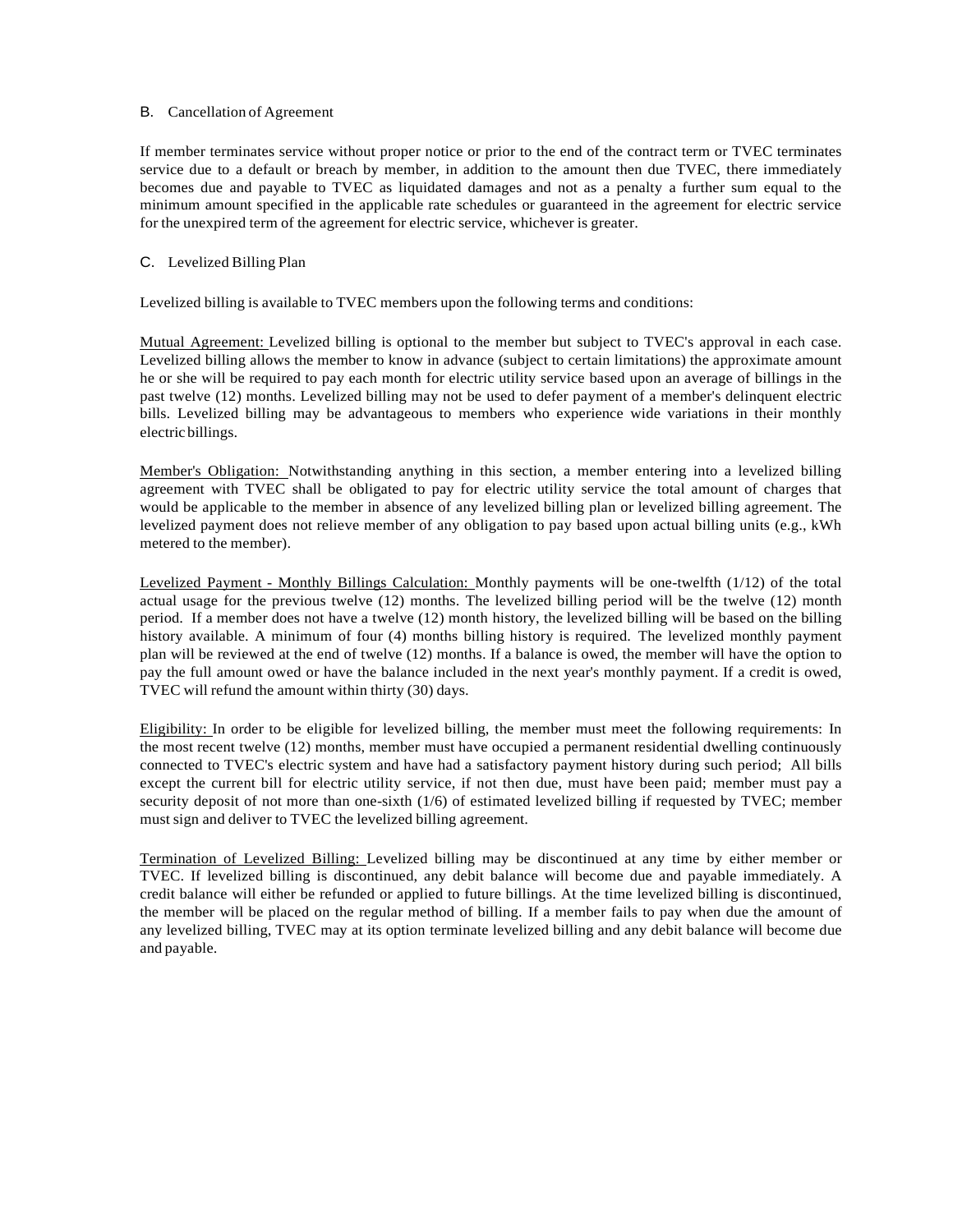#### VIII. COOPERATIVE OFFICE & BUSINESS HOURS:

#### **Kaufman DistrictHeadquarters**

1800 Highway 243 East P. O. Box 888 Kaufman, TX 75142-0370 Phone: 972-932-2214 Toll Free: 1-800-766-9576 Fax: 972-932-6466 Power Outage Reporting: 1-800-967-9324 Lobby Hours: Monday - Friday, 8:15 a.m. - 4:45 p.m. Drive-Thru Hours: 8:15 a.m. – 4:45 p.m. Night Deposit Box Available

### **Athens District Office**

909 W Larkin Athens Phone: 972-932-2214 Toll Free: 1-800-766-9576 Fax:903-675-1253 Lobby Hours: Monday - Friday, 8:15 a.m. - 4:45 p.m. Night Deposit Box Available

#### **Cedar Creek Sub-Office**

1012 W. Main Street, Suite 102 Gun Barrel City Phone: 972-932-2214 Toll Free: 1-800-766-9576 Lobby Hours: Monday - Friday, 8:15 a.m. - 4:45 p.m. Night Deposit Box Available

#### **Wills Point Sub-Office**

582 Citizens Plaza Shopping Center Wills Point Phone: 972-932-2214 Toll Free: 1-800-766-9576 Lobby Hours: Monday - Friday, 8:15 a.m. - 4:45 p.m.

Payment may also be made through arrangements of Bank Drafts, Credit Card Drafts or through our online billing website, our automated phones system, our contracted payment centers or speaking with a member service representative on the phone.

### IX. DEPOSITPOLICY

Amount of Deposit: The initial deposit for permanent residential, commercial or large power service shall not exceed one-sixth (1/6) of the estimated annual billings. TVEC may require an applicant for temporary service or seasonal service or service to weekend or intermittent use installations to pay a deposit sufficient to reasonably protect TVEC against the assumed risk for any of such services.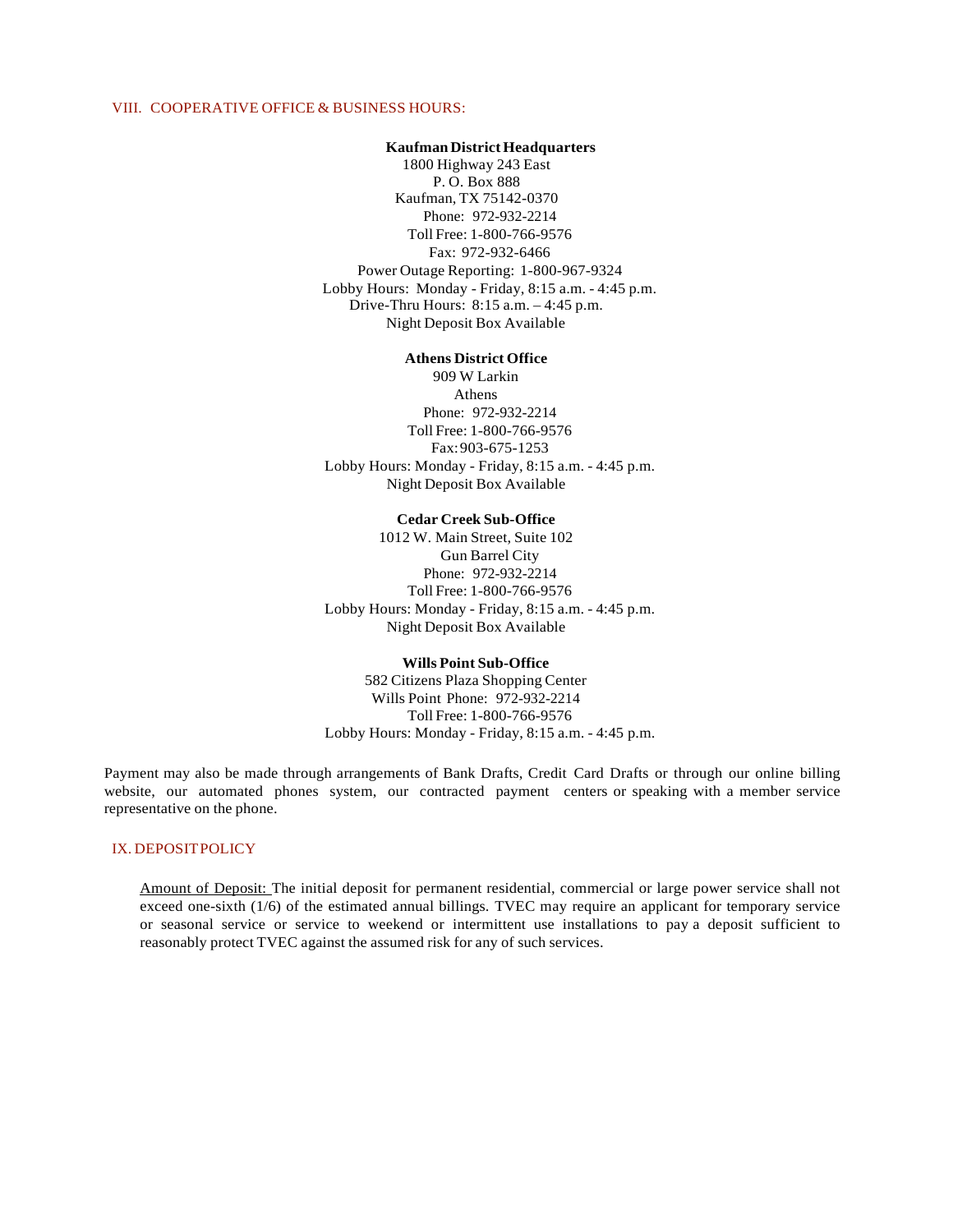### X. FINANCIAL ASSISTANCE:

See list below for government or social service agencies that may be able to assist you if you are having trouble making your payment for electric service to TVEC.

| KAUFMANCO.           | <b>GET-CAP</b>                                            | 800-621-5746                 | get-cap.org                  |
|----------------------|-----------------------------------------------------------|------------------------------|------------------------------|
|                      | <b>Community Service</b>                                  | 800-831-9929                 |                              |
|                      | <b>Salvation Army</b>                                     | 972-962-1345                 | salvationarmyusa.org         |
|                      | Senior Citizen Services (Senior Connect)                  | 972-563-1421                 | nohungrysenior.org           |
|                      | Helping Angels of Kaufman County                          | 214-533-1451                 | helping-angels.org           |
| <b>HENDERSON CO.</b> | <b>GET-CAP</b>                                            | 800-621-5746                 | get-cap.org                  |
|                      | <b>Community Service</b><br><b>Family Resource Center</b> | 800-831-9929<br>903-887-4711 |                              |
|                      | Henderson County Help Center                              | 903-675-4357                 | thehelpcenter.org            |
|                      | Salvation Army - Malakoff Unit                            | 903-880-2906                 | salvationarmyusa.org         |
| VAN ZANDT CO.        | <b>GET-CAP</b><br><b>Community Service</b>                | 800-621-5746<br>800-831-9929 | get-cap.org                  |
|                      | <b>Indigent Care</b>                                      | 903-567-1023                 |                              |
| <b>ANDERSON CO.</b>  | <b>GET-CAP</b><br><b>Community Service</b>                | 800-621-5746<br>800-831-9929 | get-cap.org                  |
|                      | Resource Center (Palestine)                               | 903-729-7505                 | palestineresourcecenter.org  |
| DALLASCO.            | <b>Community Service</b>                                  | 800-831-9929                 |                              |
| HUNT CO.             | Texoma Council of Governments TCOG 903-813-3541           |                              | texoma.cog.tx.us             |
|                      | <b>Community Service</b>                                  | 800-831-9929                 |                              |
|                      | Lake Area Shared Ministries                               | 903-356-6744                 | lakeareasharedministries.org |

### XI. NONDISCRIMINATION:

TVEC provides electric service without discrimination as to member's race, nationality, color, religion, sex or marital status.

### XII. SPECIAL SERVICES:

As a special service to the deaf, a teletypewriter is provided by the Public Utility Commission of Texas. The telephone number for the teletypewriter is 512-936-7147 TTY.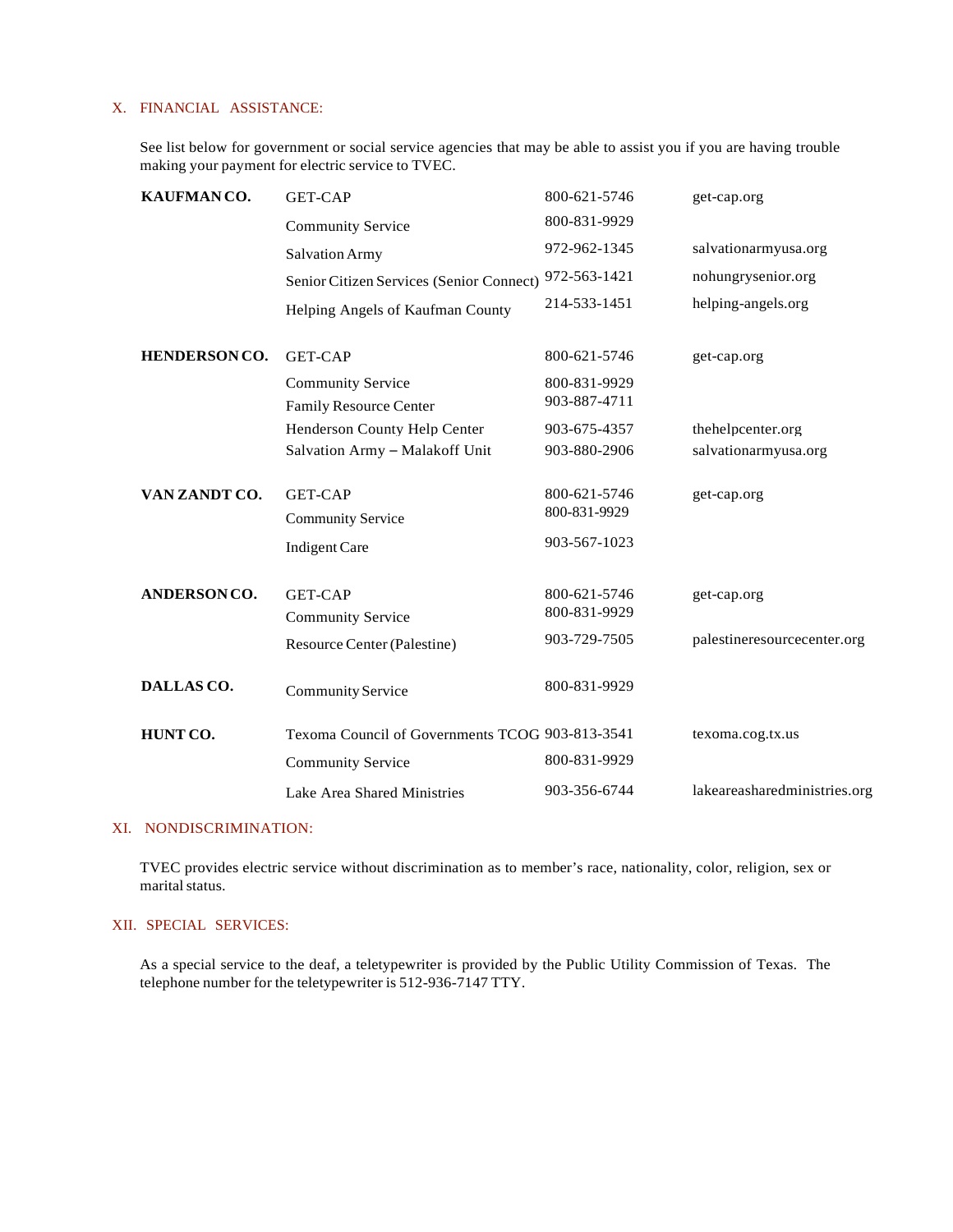# *SUS DERECHOS COMO MIEMBRO DE TRINITY VALLEY ELECTRIC COOPERATIVE, INC.*

# I. INFORMACIÓN SOBRE LA TARIFA Y EL SERVICIO:

Puede visitar la sede de TVEC ubicada en 1800 Hwy. 243 East, Kaufman, Texas, la Oficina de Distrito de Athens en 909 W. Larkin, Athens, Texas, la Suboficina de Wills Point en 582 North 4th Street, Wills Point, Texas, o la Suboficina de Cedar Creek en 1012 W. Main, Ste. 102, Gun Barrel City, Texas, y solicite copias de cualquier porción del cronograma de tarifas o tarifas de servicio de TVEC.

## II. PRUEBA DEL MEDIDOR:

A petición de un miembro y si lo desea en presencia del miembro o la presencia de su representante autorizado, TVEC deberá hacer una prueba de la precisión del medidor del miembro. La prueba se realizará durante las horas normales de trabajo de TVEC en un momento conveniente para el miembro si desea observar la prueba. La prueba se puede realizar en las instalaciones del miembro o en un laboratorio de prueba según lo determine TVEC. Una vez completadas las pruebas, TVEC notificará sin demora al miembro sobre la fecha o la eliminación del medidor, si se eliminó, la fecha de la prueba, el resultado de la prueba y quién realizó la prueba. Si se encuentra que cualquier medidor está fuera de los estándares de precisión establecidos por el American Nacional Estándares Instituto Inc., la corrección adecuada se realizará en consecuencia.

TVEC puede cobrar al miembro una tarifa que refleje el costo de la prueba del medidor, pero no más de \$ 25.00 para un miembro residencial, si:

- A. El medidor del miembro se ha probado a petición del miembro y dentro de un período de cuatro (4) años el miembro solicita una nueva prueba, y
- B. La prueba del medidor de TVEC encuentra que el medidor está dentro de los estándares de precisión establecidos por American Nacional Estándares Instituto Inc.

El miembro puede solicitar que el medidor sea probado por una instalación de prueba de medidores independiente. Si la prueba del medidor cumple con los estándares de precisión establecidos por la instalación de prueba independiente y el American Nacional Estándares Instituto, Inc. el miembro deberá asumir todos los costos asociados con la prueba.

## III. FACTURAS SOBRESALIENTES:

Cada factura por servicio (s) de servicios públicos, independientemente de la naturaleza de los servicios, vence dieciséis (16) días después de la emisión a menos que tal día sea festivo o de fin de semana, en cuyo caso el pago vence el siguiente día hábil. Si no se recibe el pago completo en la oficina de TVEC o en cualquier agencia autorizada por TVEC para recibir el pago en o antes de la fecha de vencimiento de dicha factura, la cuenta del miembro se considerará morosa y estará sujeta a desconexión de acuerdo con estas reglas.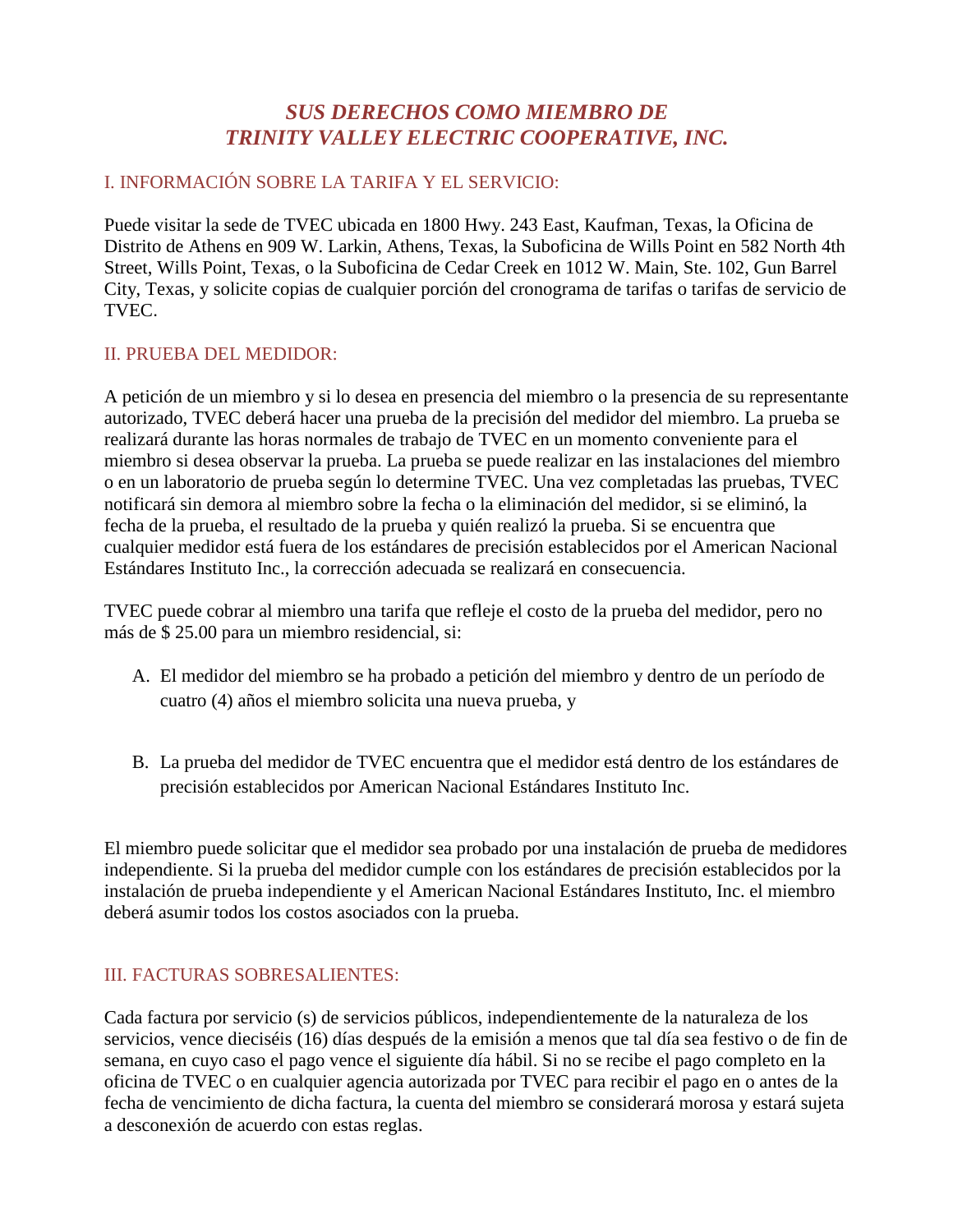# IV. TERMINACIÓN DEL SERVICIO:

TVEC puede suspender el servicio a un miembro en cualquiera de las siguientes circunstancias:

- A. Falta de pago de una factura
- B. Incumplimiento
- C. Interferencia con el servicio
- D. No hacer una solicitud de servicio
- E. Denegación de acceso
- F. Incumplimiento en el acuerdo de garantía
- G. Incumplimiento de pago en facturación posterior
- H. Condición peligrosa
- I. Manipulación del medidor
- J. Incumplimiento de los arreglos de depósito
- K. Servicio conectado sin autoridad

## Aviso de desconexión:

A. Notificación adecuada antes de la desconexión por falta de pago.

Si un miembro incumple o se niega a pagar a TVEC de acuerdo con las disposiciones del contrato de servicio eléctrico, reglas del servicio, plan de tarifas aplicable, acuerdo de pago diferido o acuerdo de garantía, se deberá dar el aviso correspondiente antes de la desconexión. La notificación adecuada consistirá en un envío de correo o entrega por separado por lo menos diez (10) días antes de una fecha de desconexión determinada, con las palabras "aviso de desconexión" o un lenguaje similar destacado en el aviso. La información incluida en el aviso se proporcionará en inglés para informar adecuadamente al miembro. Si se envía por correo, el día de desconexión no puede caer en un día festivo o en un fin de semana, sino que caerá el siguiente día hábil después del décimo (10) día. El pago en una agencia de pago autorizada de servicios públicos se considera pago a la empresa de servicios públicos. TVEC no emitirá avisos tardíos o avisos de desconexión al miembro antes del primer día en que la factura se convierta en morosa, de modo que se permita un período de tiempo razonable para determinar el recibo del pago por correo o en la agencia de pago autorizada de los servicios públicos.

B. Desconexión sin aviso.

El servicio eléctrico se puede desconectar sin previo aviso al miembro si: 1) existe una condición peligrosa, 2) si se trata de alterar o anular el medidor o 3) si el servicio está conectado sin autorización.

C. Desconexión después de un aviso razonable.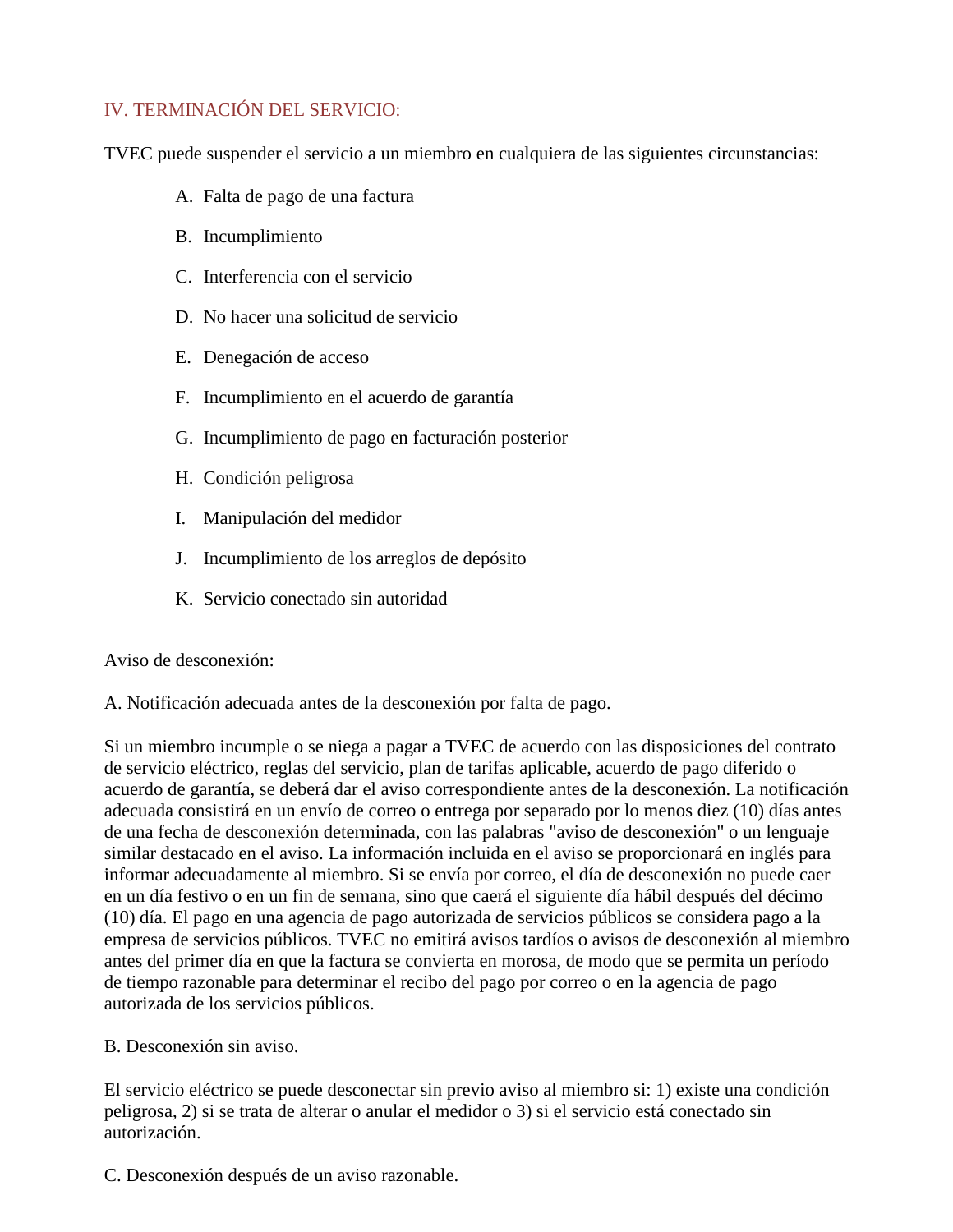El servicio eléctrico puede desconectarse por incumplimiento de las reglas del servicio relacionadas con el uso del servicio de una manera que interfiere con el servicio de otros o la operación de equipo no estándar, si se ha hecho un intento razonable de notificar al miembro y se le proporciona al miembro una oportunidad razonable para remediar la situación.

El servicio eléctrico puede ser desconectado por no hacer una solicitud de servicio, denegación de acceso, falta de pago de una factura para corregir la facturación anterior o incumplimiento de un acuerdo de garantía; si se da un aviso razonable.

El aviso razonable consistirá en un envío por correo o entrega por separado al menos diez (10) días antes de una fecha de desconexión declarada con las palabras "aviso de desconexión" o un lenguaje similar destacado en el aviso.

D. Aplazamiento de la desconexión - Médico.

TVEC no descontinuará el servicio a un miembro residencial moroso que resida permanentemente en una unidad de vivienda individualmente medida cuando ese miembro establezca que la descontinuación del servicio dará lugar a que una persona que reside en esa residencia se enferme gravemente o se enferme más gravemente si se interrumpe el servicio. Cada vez que un miembro intente evitar la terminación del servicio de acuerdo con esta regla, el miembro debe solicitar que el médico tratante llame o se comunique con TVEC dentro de los dieciséis (16) días posteriores a la emisión de la factura. El médico o proveedor de servicios de salud debe enviar una declaración por escrito dentro de los veintiséis (26) días posteriores a la emisión de la factura de TVEC. La prohibición de descontinuar el servicio provisto por esta regla durará sesenta y tres (63) días a partir de la emisión de la factura de TVEC o el período menor que pueda ser acordado por TVEC y el miembro. El miembro que haga tal solicitud deberá ingresar a un plan de pago diferido.

# V. CONTROVERSIAS DE SERVICIO Y FACTURACIÓN:

Facturas en disputa: En caso de una disputa entre un miembro y TVEC con respecto a cualquier factura por el servicio de electricidad, TVEC realizará la investigación que sea apropiada bajo las circunstancias particulares e informará los resultados de la misma al miembro. En caso de que las disputas no se resuelvan, TVEC informa a los miembros de los procedimientos de queja de TVEC. No se exigirá a los miembros que paguen la porción disputada de la factura que exceda el uso mensual promedio del miembro a las tasas actuales hasta que se resuelva la disputa, pero en ningún caso más de sesenta (60) días. A los fines de esta regla únicamente, el uso mensual promedio del miembro a las tasas actuales será el promedio del servicio público bruto del miembro durante el período anterior de doce (12) meses. Cuando no exista un historial de uso anterior, el consumo para calcular el uso mensual promedio se calculará en función de los niveles de uso de miembros similares y bajo condiciones similares.

# VI. RECONEXIÓN DEL SERVICIO:

Si se interrumpe su servicio por alguno de los motivos enumerados en la Sección IV de Sus derechos como miembro, puede restablecer el servicio cuando se paguen todas las facturas pendientes y en mora y cuando se proporcione un depósito u otra evidencia de garantía de pago a TVEC.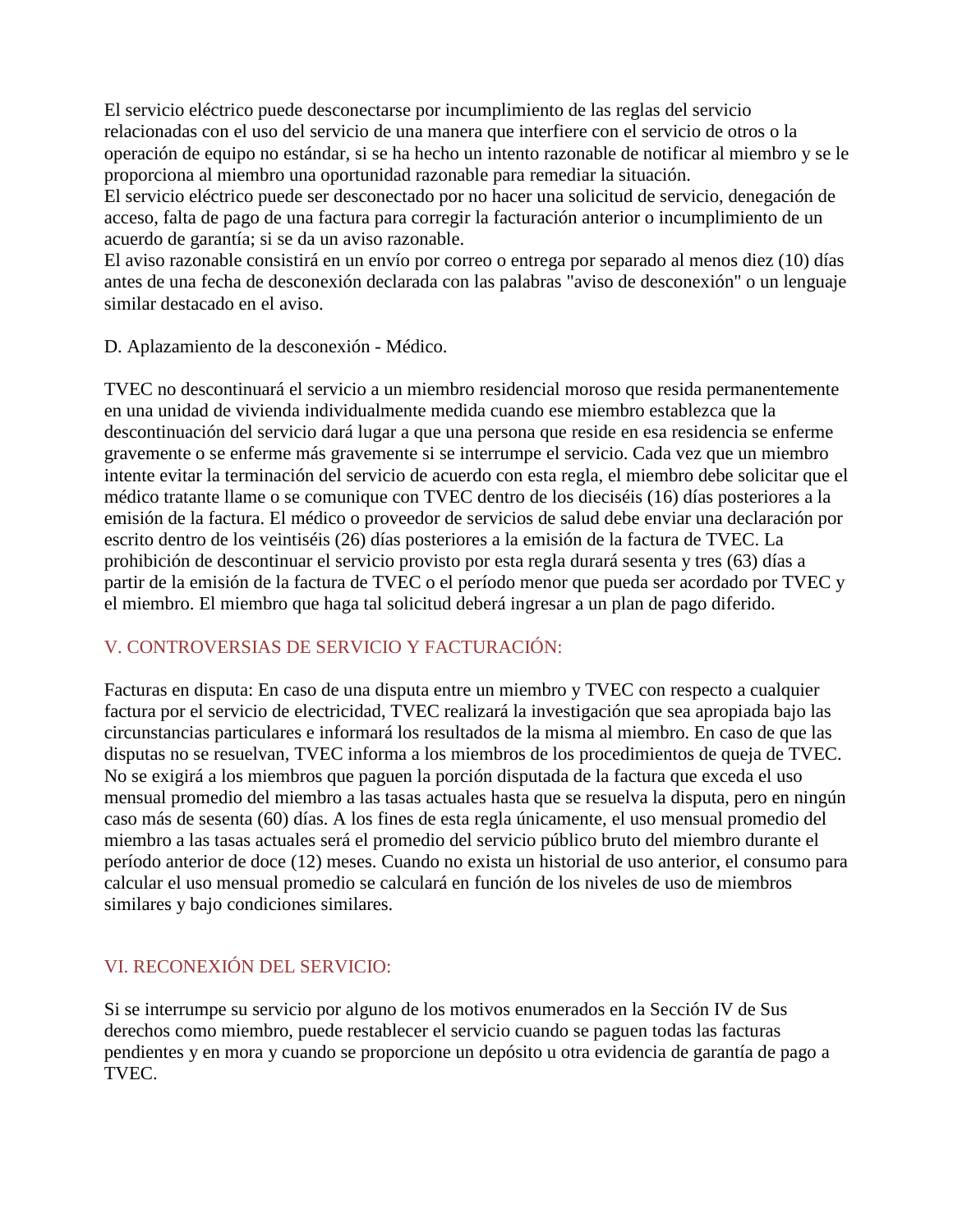# VII. PLANES DE PAGO ALTERNOS:

A. Plan de pago diferido.

TVEC puede, a su discreción, ingresar en un plan de pago diferido por cualquier monto adeudado a TVEC o cualquier porción del mismo. TVEC deberá ofrecer a solicitud un plan de pago diferido a cualquier miembro residencial que haya expresado la imposibilidad de pagar toda su factura, si al miembro no se le han emitido más de dos notificaciones de rescisión en ningún momento durante los doce (12) meses anteriores.

TVEC no está obligado entrar a un acuerdo de pago diferido con ningún miembro que carezca de suficiente crédito o un historial satisfactorio de pago por el servicio anterior cuando ese miembro haya tenido servicio de TVEC por no más de tres meses. En los casos de alteración del medidor, derivación o derivación, TVEC puede, pero no está obligado a, ofrecer a un miembro un plan de pago diferido. Un plan de pago diferido puede incluir una multa del cinco por ciento (5%) por el retraso en el pago, pero no debe incluir un cargo financiero. Si un miembro no ha cumplido con los términos de un acuerdo de pago diferido, TVEC tendrá el derecho de desconectar el servicio conforme a las reglas de desconexión aquí y bajo tales circunstancias, no se le requerirá ofrecer una negociación posterior de un acuerdo de pago diferido antes de la desconexión.

Todo plan de pago diferido entrara debido a la incapacidad del miembro de pagar la factura pendiente en su totalidad deberá proporcionar que el servicio no se suspenda si el miembro paga las facturas actuales y una cantidad razonable de la factura pendiente y acuerda pagar el saldo en cuotas razonables hasta la factura es pagada Un pago de no más de un tercio del monto total diferido puede ser requerido como una cantidad razonable bajo este párrafo.

Se puede hacer un plan de pago diferido visitando la oficina comercial de TVEC o contactando a TVEC por teléfono. Si el miembro visita la oficina comercial de TVEC, TVEC puede solicitarle al miembro que firme el plan de pago diferido. TVEC debe proporcionar al miembro una copia del plan firmado. Si el acuerdo se realiza por teléfono, TVEC enviará una copia del plan al miembro.

## B. Cancelación del acuerdo

Si el miembro cancela el servicio sin la debida notificación o antes del final del plazo del contrato o TVEC termina el servicio debido a un incumplimiento o incumplimiento por parte del miembro, además de la cantidad debida por TVEC, inmediatamente se vence y paga a TVEC como daños liquidados y no como una multa una suma adicional igual a la cantidad mínima especificada en los cuadros de tarifas aplicables o garantizados en el contrato de servicio eléctrico por el período no vencido del contrato de servicio eléctrico, el que sea mayor.

## C. Plan de facturación nivelado

La facturación nivelada está disponible para los miembros de TVEC según los siguientes términos y condiciones:

Acuerdo mutuo: la facturación nivelada es opcional para el miembro, pero está sujeta a la aprobación de TVEC en cada caso. La facturación nivelada le permite al miembro saber por adelantado (sujeto a ciertas limitaciones) la cantidad aproximada que se le exigirá pagar cada mes por el servicio de electricidad basado en un promedio de facturación en los últimos doce (12) meses. La facturación nivelada no se puede usar para diferir el pago de las facturas de electricidad morosas de un miembro. La facturación nivelada puede ser ventajosa para los miembros que experimentan amplias variaciones en sus facturas eléctricas mensuales.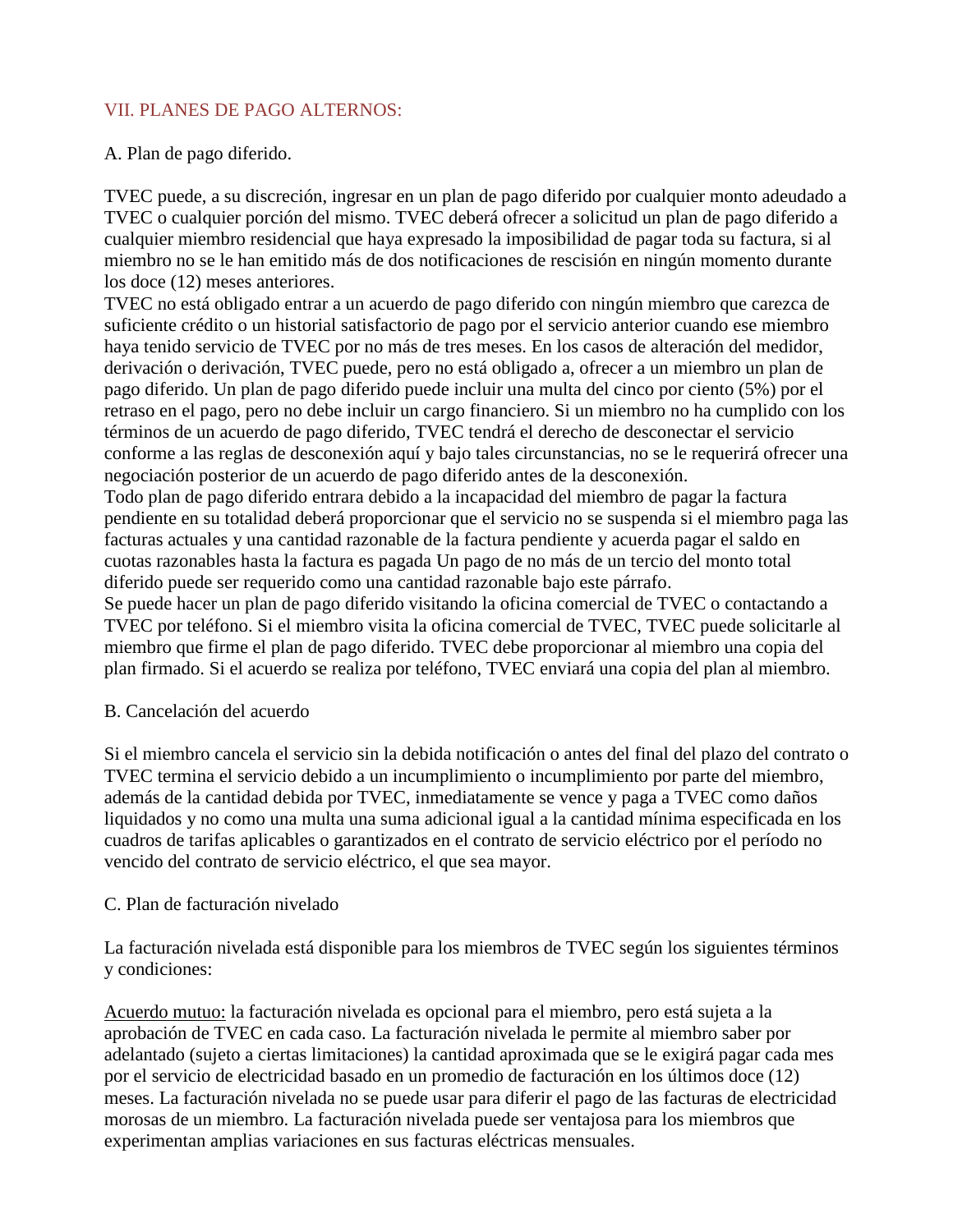Obligación del miembro: a pesar de cualquier cosa en esta sección, un miembro que entrara a un acuerdo de facturación nivelado con TVEC estará obligado a pagar por el servicio eléctrico el monto total de los cargos que corresponderían al miembro en ausencia de cualquier plan de facturación nivelado o facturación nivelada acuerdo. El pago nivelado no libera al miembro de ninguna obligación de pagar en base a las unidades de facturación reales (por ejemplo, kwh medidos al miembro).

Pago nivelado: Cálculo de facturación mensual: los pagos mensuales serán una doceava (1/12) del uso real total de los últimos doce (12) meses. El período de facturación nivelado será el período de doce (12) meses. Si un miembro no tiene un historial de doce (12) meses, la facturación nivelada se basará en el historial de facturación disponible. Se requiere un mínimo de cuatro (4) meses de historial de facturación. El plan de pago mensual nivelado se revisará al final de los doce (12) meses. Si se adeuda un saldo, el miembro tendrá la opción de pagar el monto total adeudado o incluir el saldo en el pago mensual del próximo año. Si se debe un crédito, TVEC le reembolsará el monto dentro de los treinta (30) días.

Elegibilidad: Para ser elegible para la facturación nivelada, el miembro debe cumplir con los siguientes requisitos: en los últimos doce (12) meses, el miembro debe haber ocupado una vivienda residencial permanente conectada continuamente al sistema eléctrico de TVEC y haber tenido un historial de pago satisfactorio durante dicho período; Todas las facturas, excepto la factura actual por el servicio de electricidad, en caso de que no se haya vencido, deben haber sido pagadas; el miembro debe pagar un depósito de seguridad de no más de una sexta parte (1/6) de la facturación nivelada estimada si TVEC lo solicita; El miembro debe firmar y entregar a TVEC el acuerdo de facturación nivelado.

Terminación de la facturación nivelada: La facturación nivelada puede suspenderse en cualquier momento por cualquiera de los miembros o por TVEC. Si se descontinúa la facturación nivelada, cualquier saldo deudor será exigible y pagadero de inmediato. Un saldo de crédito será reembolsado o aplicado a futuras facturaciones. En el momento en que se descontinúa la facturación nivelada, el miembro se colocará en el método habitual de facturación. Si un miembro no paga cuando vence el monto de cualquier facturación nivelada, TVEC puede a su opción finalizar la facturación nivelada y cualquier saldo deudor será exigible y pagadero.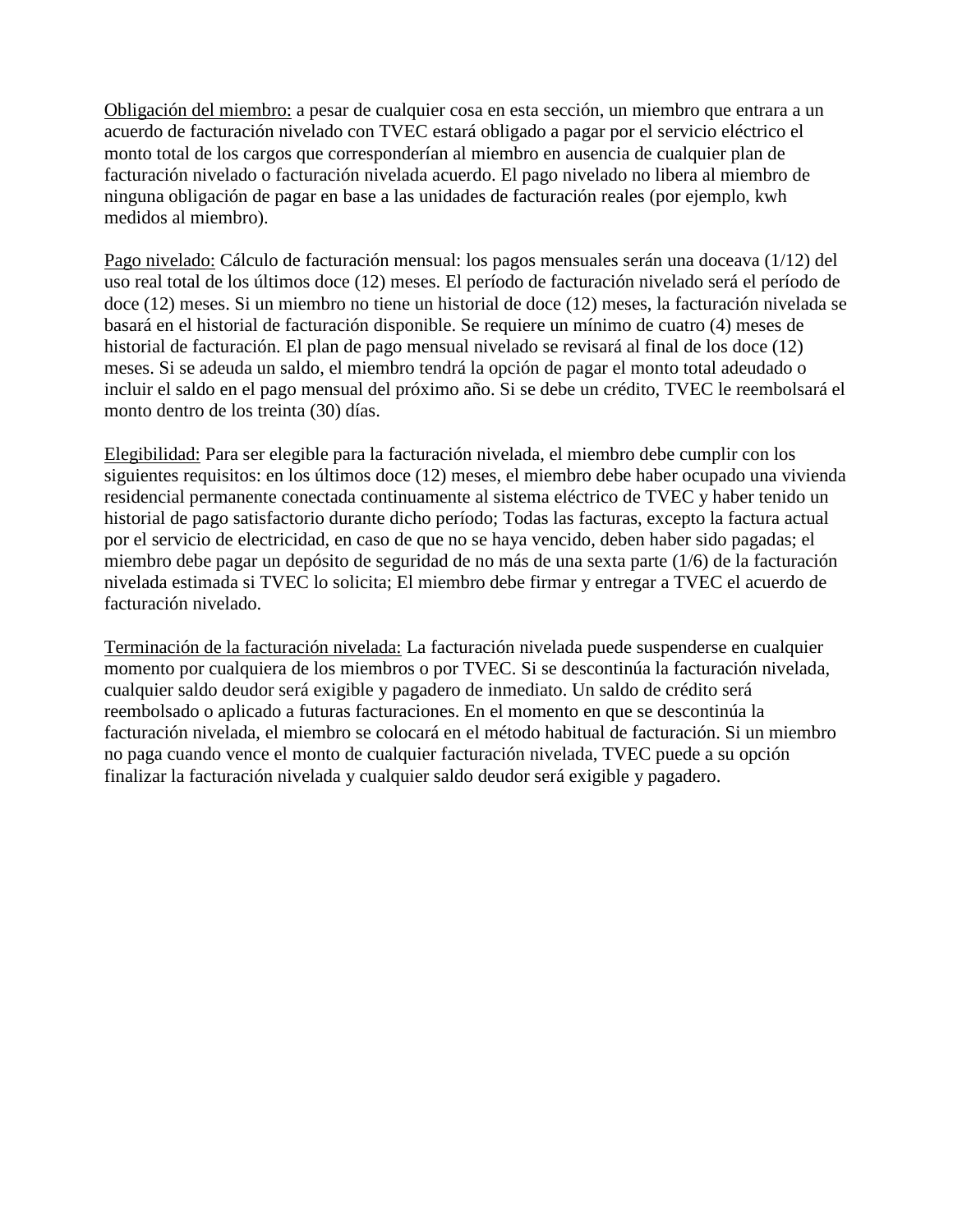### VIII. OFICINA DE COOPERATIVA Y HORAS DE NEGOCIOS:

### **Sede del distrito de Kaufman**

1800 Highway 243 East P. O. Box 888 Kaufman, TX 75142-0370 Teléfono: 972-932-2214 Llamada gratuita: 1-800-766-9576 Fax: 972-932-6466 Informes de cortes de energía: 1-800-967-9324 Horario del vestíbulo: lunes a viernes, de 8:15 a.m. a 4:45 p.m. Horas de Drive-Thru: 8:15 a.m. - 4:45 p.m. Caja de depósito de noche disponible

### **Oficina de Distrito de Athens**

909 W Larkin Athens Teléfono: 972-932-2214 Llamada gratuita: 1-800-766-9576 Fax: 903-675-1253 Horario del vestíbulo: lunes a viernes, de 8:15 a.m. a 4:45 p.m. Caja de depósito de noche disponible

### **Suboficina de Cedar Creek**

1012 W. Main Street, Suite 102 Gun Barrel City Teléfono: 972-932-2214 Llamada gratuita: 1-800-766-9576 Horario del vestíbulo: lunes a viernes, de 8:15 a.m. a 4:45 p.m. Caja de depósito de noche disponible

## **Suboficina de Wills Point**

Centro Commercial Citizens Plaza 582 Wills Point Wills Point Phone: 972-932-2214 Llamada gratuita: 1-800-766-9576 Horario del vestíbulo: lunes a viernes, de 8:15 a.m. a 4:45 p.m.

El pago también se puede realizar mediante arreglos de Borradores Bancarios, Borradores de Tarjetas de Crédito o a través de nuestro sitio web de facturación en línea, nuestro sistema de teléfonos automatizados, nuestros centros de pago contratados o hablando por teléfono con un representante de servicio al miembro.

# IX. POLÍTICA DE DEPÓSITO:

Monto del depósito: El depósito inicial para el servicio de energía permanente residencial, comercial o grande no debe exceder una sexta parte (1/6) de la facturación anual estimada. TVEC puede exigir a un solicitante de servicio temporal o servicio o servicio estacional para fines de